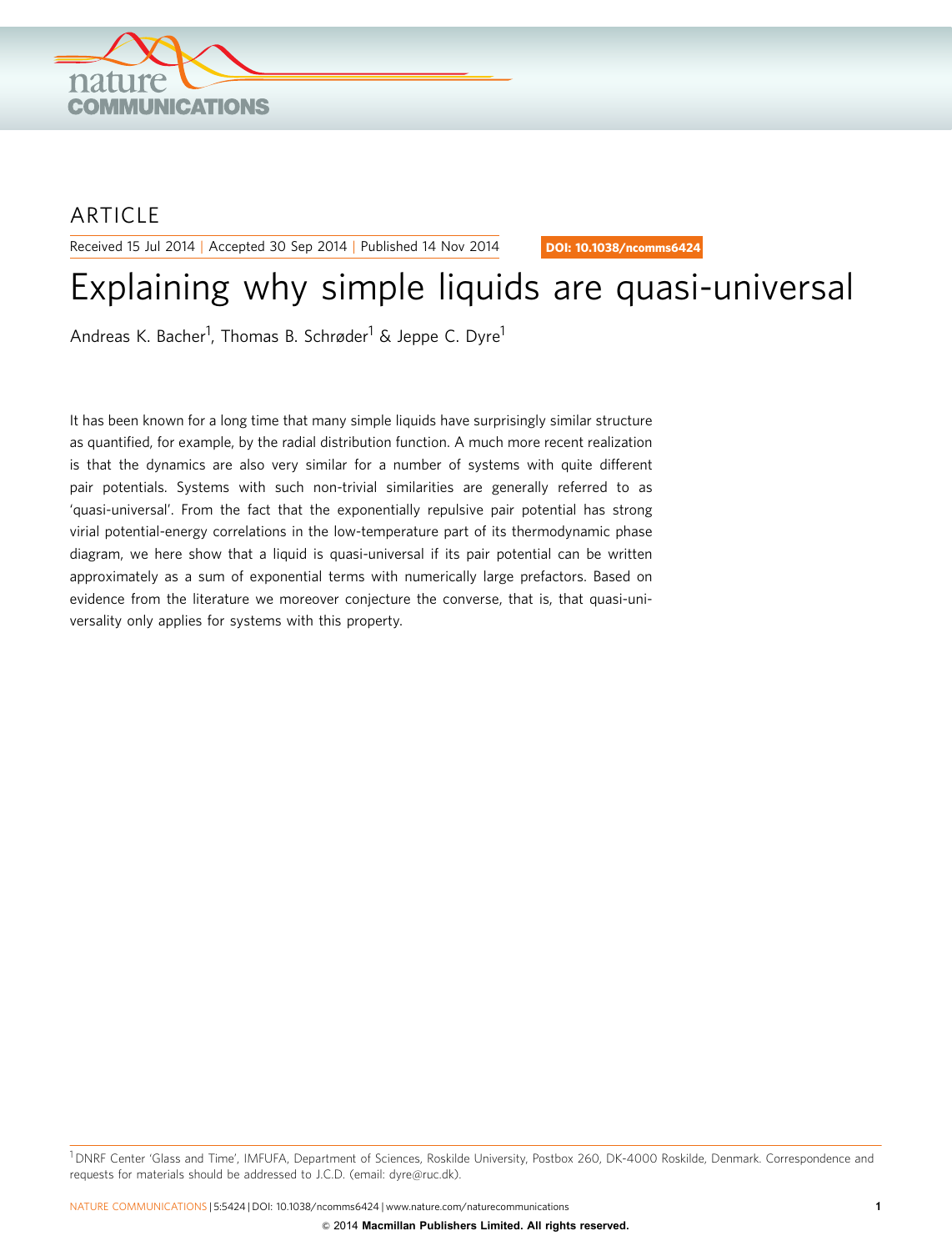cornerstone of liquid-state theory is the fact that the hard-<br>simple liquids. This was discussed in [1](#page-5-0)959 by Bernal<sup>1</sup>, and<br>the first liquid-state computer simulations at the same time by sphere (HS) model gives an excellent representation of the first liquid-state computer simulations at the same time by Alder and Wainwright<sup>[2](#page-5-0)</sup> likewise studied the HS system. Following this the HS model has been the fundament of liquid-state theory, in particular since the 1970s when perturbation theory matured into its present form $3-5$ . The HS model is usually invoked to explain the fact that many simple liquids have very similar structure. This cannot explain, however, the more recent observation of dynamic quasi-universality $6^{-14}$  or why some mathematically simple pair potentials violate quasipotentials violate universality<sup>15–19</sup>.

An early hint of dynamic quasi-universality was provided by Rosenfeld<sup>[6](#page-5-0)</sup> who showed that the diffusion constant is an almost universal function of the excess entropy (the entropy minus that of an ideal gas at the same temperature and density). This finding did not attract a great deal of attention at the time, but the last decade has seen renewed interest in excess-entropy scaling<sup>7,8</sup> and, more generally, in the striking similarities of the structure and dynamics of many simple model liquids<sup>9-14</sup>. Thus Heyes and Branka<sup>9,11,20-23</sup> and others have documented that inverse powerlaw (IPL) systems with different exponents have similar structure and dynamics, Medina-Noyola and co-workers<sup>[10,13,14](#page-5-0)</sup> have established that quasi-universality extends to the dynamics for Newtonian as well as Brownian equations of motion, Scopigno and co-workers<sup>[21](#page-5-0)</sup> have documented HS-like dynamics in liquid gallium studied by quasi-elastic neutron scattering, and Liu and co-workers[12](#page-5-0) have suggested a mapping of a soft-sphere system's dynamics to that of the HS system.

Further examples of similarities between apparently quite different systems, identified throughout the years but still largely unexplained, include: the Young–Andersen<sup>24</sup> approximate scaling principle according to which two systems that have the same radial distribution function—even at different thermodynamic state points—also have the same dynamics; the fact that different systems have similar order-parameter maps in the sense of Debenedetti and  $\cos$ -workers<sup>8,25</sup>, that is, when the relevant orientational order parameter is plotted against the translational one, almost identical curves result; the Lindemann and other melting rules<sup>26,27</sup>; freezing rules like Andrade's finding<sup>[28](#page-5-0)</sup> that freezing initiates when the reduced viscosity upon cooling reaches a certain value or the Hansen–Verlet<sup>29,30</sup> rule that a liquid freezes when the maximum structure factor reaches 2.85.

In the literature the term 'quasi-universality' refers to the general observation that different simple systems have very similar physics as regards structure and dynamics, but before proceeding we need to define the term precisely. To do this, recall first the definition of so-called reduced quantities. These are quantities made dimensionless by dividing by the appropriate combination of the following three units: the length unit is  $\rho$  - 1/3 where  $\rho$  is the number density, the energy unit is  $k_BT$  where T is where  $\rho$  is the number density, the energy unit is  $\kappa_B T$  where  $T$  is the temperature, and the time unit is  $\rho^{-1/3} \sqrt{m/k_B T}$  for Newtonian dynamics where m is the particle mass (for Brownian dynamics a different time unit is used $31,32$ ). Henceforth, reduced quantities are denoted by a tilde, for instance the reduced pair distance is defined by  $\tilde{r} \equiv \rho^{1/3}r$ .

By quasi-universality we shall mean the property of many simple model liquids that knowledge of a single quantity characterizing the structure or dynamics in reduced units is enough to determine all other reduced-unit structural and dynamic quantities to a good approximation. Note that a special case of this is Rosenfeld's observation that the excess entropy over  $k_B$ , a structural quantity, determines the reduced diffusion constant. Likewise, the Young-Andersen<sup>[33](#page-5-0)</sup> approximate scaling principle is a consequence of quasi-universality as defined here—

as these authors expressed it '... certain dynamical properties are very insensitive to large changes in the interatomic potential that leave the pair correlation function largely unchanged'.

It is straightforward to show that if quasi-universality applies, the other points mentioned above also follow. The fundamental questions are: which systems are quasi-universal? what causes quasi-universality? The conventional explanation of quasiuniversality starts from the fact that the HS system provides an excellent reference system for structure calculations<sup>6,10,12-14,34</sup>. Approximate theories of liquid dynamic properties like renormalized kinetic theory or mode-coupling theory in its simplest version predict that the dynamics is uniquely determined by the static structure factor, that is, that structure determines dynamics. This reasoning led to the search for and discovery of dynamic quasi-universality back in 2003 [\(refs 10,24](#page-5-0)).

The dynamics of the HS system consists of constant-velocity free-particle motion interrupted by infinitely fast collisions, which is quite different from the continuous motion described by Newton's laws for smooth potentials. Thus it is far from physically obvious why the HS explanation of quasi-universal structure extends to the dynamics. Moreover, while the HS explanation does account for the finding that, for example, the Gaussian-core mode[l15,35,36](#page-5-0) violates quasi-universality—a model without harsh repulsions except at low temperatures—it cannot explain why some strongly repulsive or hard-core pair-potential systems violate quasi-universality. Examples of such systems are the Lennard– Jones (LJ) Gaussian model<sup>[17](#page-5-0)</sup> and the Jagla model<sup>[37](#page-5-0)</sup>. Finally, the one-component plasma (OCP) model is well-known to be quasiuniversal $\bar{6}$ , but it is not intuitively clear when and why the gently varying Coulomb force can be well-approximated by the harsh HS interaction.

In this paper we do not use the HS reference system. In a continuation of recent works $38-40$  we take a different approach to quasi-universality by showing that any pair potential, which can be approximated by a sum of exponential terms with numerically large prefactors, is quasi-universal. This introduces the 'EXP quasi-universality class' of pair potentials. Based on the available evidence from the literature we moreover conjecture the converse, that is, that all quasi-universal systems are in the EXP quasiuniversality class.

### Results

The exponentially repulsive pair potential. We study below the monatomic system described by the purely repulsive 'EXP' pair potential

$$
v_{\rm EXP}(r,\varepsilon,\sigma) = \varepsilon \, e^{-\,r/\sigma}.\tag{1}
$$

This was discussed already by Born and Meyer $41$  and by Buckingha[m42](#page-6-0) in the context of a pair potential with an exponentially repulsive term plus an  $r^{-6}$  attractive term; note also that the well-known Morse pair potential is a difference of two exponential[s43](#page-6-0). The EXP pair potential may be justified physically as reflecting the overlap of electron wavefunctions in conjunction with the fact that bound-state wavefunctions decay exponentially in space<sup>41</sup>. Although the EXP pair potential since 1932 has been used occasionally in computer simulations and for interpretation of experiments<sup>40,44-48</sup>, it never became a standard pair potential like the LJ and Yukawa pair potentials<sup>[29,49](#page-5-0)</sup>. Given the mathematical simplicity of the EXP function this may seem surprising, but a likely explanation is that no system in nature is believed to be welldescribed by this purely repulsive pair potential. The present paper suggests that it may nevertheless be a good idea to regard the EXP pair potential as the fundamental building block of the physics of simple liquids, much like the exponential function in the Fourier and Laplace transform theories of pure mathematics.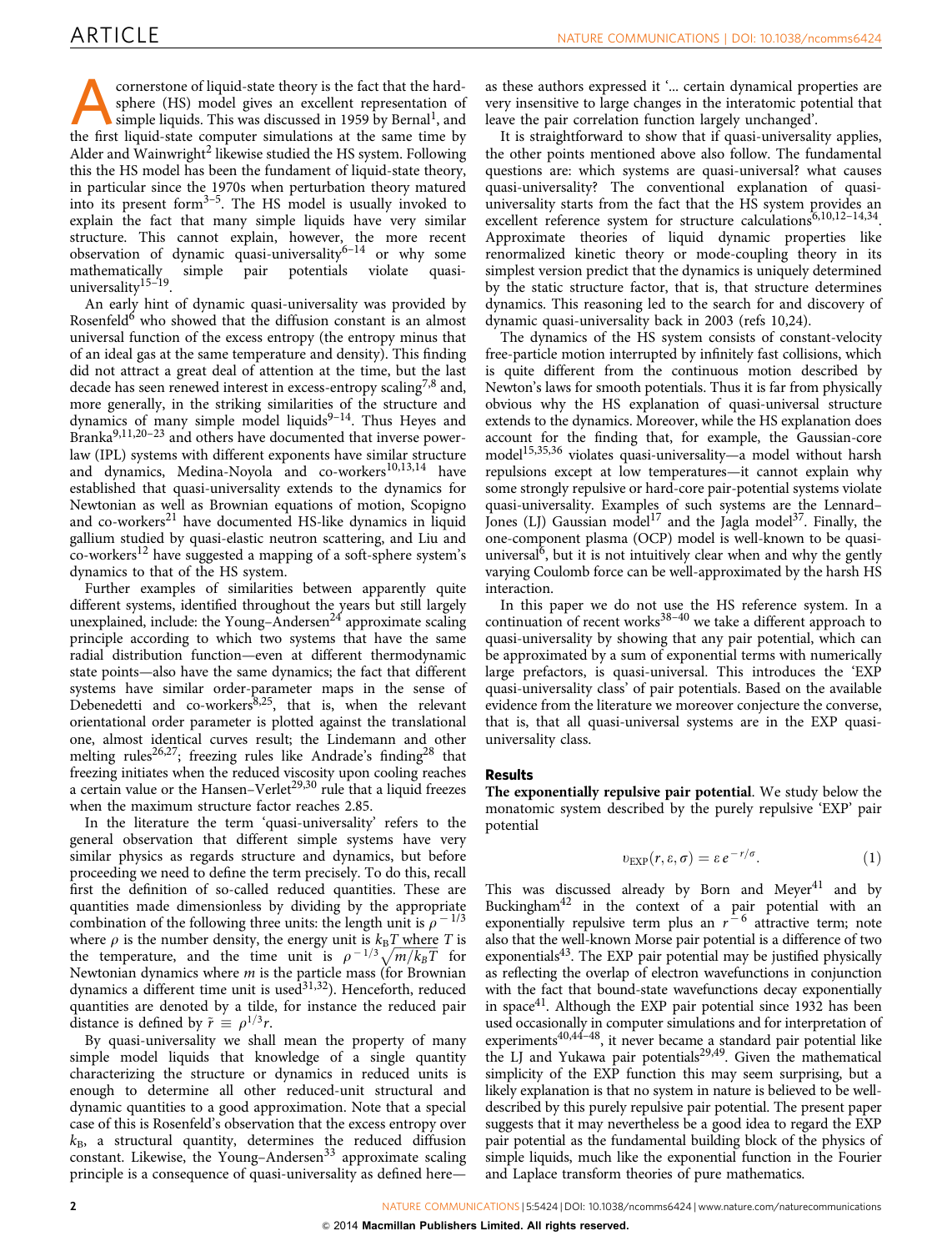<span id="page-2-0"></span>

Figure 1 | Scatter plots of potential energies per particle of the EXP **system.** At the state point with density  $\rho\sigma^3\!=\!1.0\times10^{-3}$  and temperature  $k_{\text{B}}$ T/ $\varepsilon$   $=$  1.0  $\times$  10  $^{-4}$  several configurations were selected from an equilibrium simulation and scaled uniformly to four higher densities (the light brown points); the same was done for four other temperatures at this density. The figure shows that there are very strong correlations between scaled and unscaled potential energies, with a scaling factor that only depends on the two densities involved. The lines are best fits to the green data points, that is, those generated from simulations at temperature  $k_{\text{B}}$ T/ $\varepsilon$   $=$  1.4  $\times$  10  $^{-4}$ . This figure validates the hidden-scale-invariance property of the EXP pair-potential system as expressed below in equation  $(4)$ .

Our simulations focused on the low-temperature part of the thermodynamic phase diagram, that is, where

$$
k_B T \ll \varepsilon. \tag{2}
$$

The potential energy as a function of all the particle coordinates  $\mathbf{R}\equiv(\mathbf{r}_1,...,\mathbf{r}_N)$  is denoted by  $U_{\text{EXP}}(\mathbf{R})$ . Figure 1 shows scatter plots of  $U_{\text{EXP}}(\mathbf{R})$  for several configurations **R** plotted versus the potential energies of the same configurations scaled uniformly to a different density, that is,  $U_{\text{EXP}}(\mathbf{R})$  plotted versus  $U_{\text{EXP}}(\lambda \mathbf{R})$  in which  $\lambda^3$  is the ratio of the two densities in question. The figure was constructed by simulating five temperatures at the density  $\rho \sigma^3 = 1.0 \times 10^{-3}$ (lower line, different colours); at each of these five state points, configurations were selected and scaled to four higher densities. We see that there are very strong correlations between the potential energies of scaled and unscaled configurations.

As shown elsewhere strong correlations between scaled and unscaled potential energies are characteristic for systems that have strong correlations between their virial and potential energy thermal equilibrium fluctuations at the relevant state points<sup>31</sup>. Systems with this property include not only 'atomic' pairpotential systems like the IPL, Yukawa, and LJ systems and so on, but also a number of rigid molecular model systems and even the flexible LJ chain model<sup>[50,51](#page-6-0)</sup>. Such systems were previously referred to as 'strongly correlating', but are now called Roskilde-simple or just Roskilde systems<sup>[52–57](#page-6-0)</sup>, which avoids confusion with strongly correlated quantum systems.

The strength of the virial potential-energy correlations of the EXP system is reported in Fig. 2a for a large number of state points. If virial and potential energy are denoted by W and U, respectively, and sharp brackets denote canonical constantvolume (NVT) averages, the colour coding of the figure gives the Pearson correlation coefficient  $R$  defined<sup>[58](#page-6-0)</sup> by

$$
R = \frac{\langle \Delta W \Delta U \rangle}{\sqrt{\langle (\Delta U)^2 \rangle \langle (\Delta W)^2 \rangle}}.
$$
 (3)



Figure 2 | Thermodynamic phase diagram of the EXP system. Density and temperature are both given in the unit system defined by pair-potential parameters (equation  $(1)$ ). (a) gives an overview of the phase diagram and (b) zooms in on its low-temperature part; in both cases the colours indicate the value of the virial potential-energy correlation coefficient R defined in equation (3). The slope of each line segment is that of the isomorph through the state point in question, the curve along which structure and dynamics are (approximately) invariant in reduced units. The full curves mark the melting isomorph; this curve's width in **a** is approximately that of the coexistence region. The dashed curves mark a few other isomorphs.

A pragmatic definition is that a given system is Roskilde simple at the state point in question if  $R > 0.9$  [\(ref. 58](#page-6-0)). This is the case for the EXP system whenever  $k_B T/\varepsilon < 0.1$ .

Figure 2b zooms in on the low-temperature part of the phase diagram where the EXP system has particularly strong virial potential-energy correlations. In both figures the line segments have slope  $\gamma$ , the slope of the so-called isomorph through the state point in question that is calculated from the expression  $\gamma =$  $\langle \Delta W \Delta U \rangle / \langle (\Delta U)^2 \rangle$  [\(ref. 31\)](#page-5-0). An isomorph is a curve in the phase diagram along which structure and dynamics to a good phase diagram along which structure and dynamics to a good approximation are invariant in reduced units<sup>31,59</sup>. A system has isomorphs if and only if the system has strong virial potential-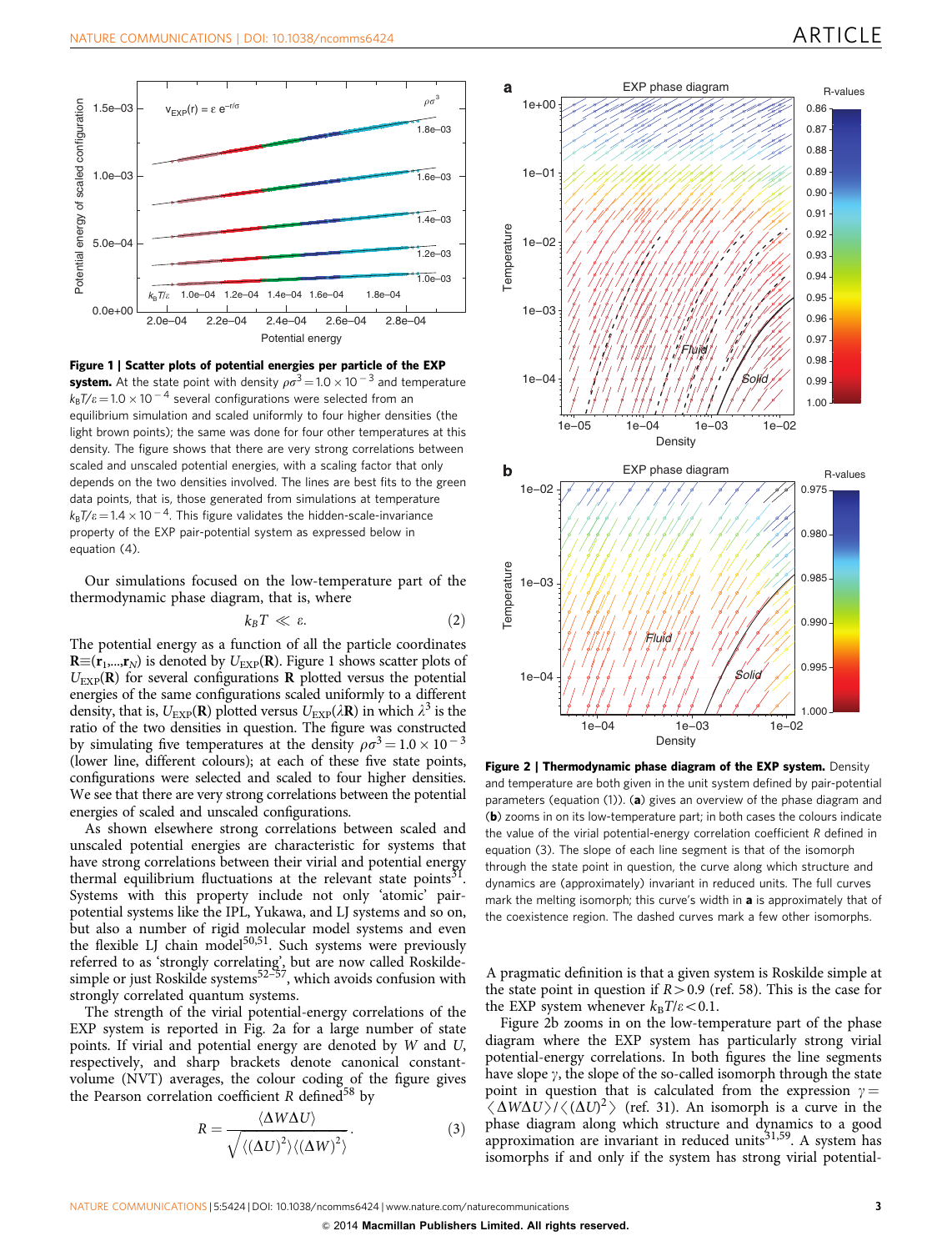

Figure 3 | Illustration of how the EXP pair potential may be fitted by an eIPL pair potential<sup>58</sup>. The eIPL pair potential [\(ref. 58\)](#page-6-0) a sum of an inverse power-law (IPL) term and a linear term (red-dashed curve);  $\tilde{r} \equiv r \rho^{1/3}$  is the reduced pair distance and the pair potential is given in units of  $k_B T$ . The eIPL function was fitted to the EXP function over the range of radial distances for which the radial distribution function (RDF) at the state point defined by  $\rho\sigma^3\!=\!1.0\times10^{-3}$  and  $k_{\rm B}$ T/ $\varepsilon\!=\!5.0\times10^{-5}$  is larger than unity. The blue and green curves are the RDFs at this state point of the EXP pair potential and the IPL pair potential, respectively. The EXP and IPL pair potentials' diffusion constants differ by  $\langle 1\%$  at this state point (data not shown).

energy correlations at the relevant state points $31$ . The existence of isomorphs implies that the phase diagram becomes effectively one-dimensional for many physical properties; [ref. 57](#page-6-0) gives a recent review of the isomorph theory with a focus on its validation in computer simulations and experiments. The curves in [Fig. 2a](#page-2-0) are examples of isomorphs of which the full curve is the melting isomorph.<sup>[31](#page-5-0)</sup> Isomorphs of the EXP system were studied briefly in [ref. 40.](#page-6-0)

Before proceeding we address the question why the EXP pair potential has strong virial potential-energy correlations. Our explanation refers to IPL pair potentials, which by Euler's theorem for homogeneous functions have 100% virial potential-energy correlations (recall that the microscopic virial is defined generally by  $W(\mathbf{R}) = (-1/3)\mathbf{R} \cdot \nabla U(\mathbf{R})$  [\(ref. 5\)](#page-5-0)). Figure 3 refers to the state point  $\rho \sigma^3 = 1.0 \times 10^{-3}$ ,  $k_B T / \varepsilon = 5.0 \times 10^{-5}$ . The figure shows that the EXP pair potential (black curve) may be fitted very well over the entire first coordination shell by an extended IPL ('eIPL') function, which is defined as an IPL term plus a linear term (the red-dashed line). As shown in [ref. 58](#page-6-0) the linear term contributes little to neither the virial nor the potential-energy constant-volume fluctuations because the sum of nearest-neighbour distances is almost constant. This is because if one particle is moved, some nearest-neighbour distances decrease and others increase, resulting in almost no change in the sum of the nearest-neighbour distances (this argument is exact in one dimension). As a consequence, the WU fluctuations are dominated by the IPL term and thus strongly correlating. This explains why the EXP pair potential has very strong WU correlations. To confirm the equivalence between the EXP pair potential and the IPL pair potential  $(1.13\tilde{r}^{-8.41})$ , we performed a simulation with the IPL pair potential at the same state point. As predicted[58,60](#page-6-0) there is good agreement between the two systems' structure (blue and green curves) and dynamics (not shown), confirming that the linear term of the eIPL pair potential fitting the EXP pair potential,  $0.512\tilde{r} - 0.738$ , is not important for the physics.

Derivation of quasi-universality. We proceed to show that the strong virial potential-energy correlation property of the EXP system implies quasi-universality for a large class of monatomic systems. As shown recently<sup>39</sup>, any Roskilde-simple system, that is, with strong virial potential-energy correlations and isomorphs, is characterized by 'hidden-scale-invariance' in the sense that two functions of density exist,  $h(\rho)$  and  $g(\rho)$ , such that the potentialenergy function  $U(\mathbf{R})$  can be expressed as follows

$$
U(\mathbf{R}) \cong h(\rho)\tilde{\Phi}(\tilde{\mathbf{R}}) + g(\rho). \tag{4}
$$

Here  $\Phi(\mathbf{R})$  is a dimensionless, state-point-independent function of the reduced dimensionless configuration vector  $\tilde{\mathbf{R}} \equiv \rho^{1/3}\mathbf{R}$ . In particular, equation (4) implies the strong correlations between the potential energies of scaled and unscaled configurations documented in [Fig. 1:](#page-2-0) consider two configurations  $\mathbf{R}_1$ and  $\mathbf{R}_2$  at density  $\rho_1$  and  $\rho_2$ , respectively, with the same reduced coordinates, that is, obeying  $\rho_1^{1/3}$ **R**<sub>1</sub> =  $\rho_2^{1/3}$ **R**<sub>2</sub>. By elimination of  $\tilde{\Phi}(\tilde{\mathbf{R}})$  in equation (4) we get  $U(\mathbf{R}_2) \cong (h(\rho_2)/h(\rho_1))U(\mathbf{R}_1) + g(\rho_2) - g(\rho_1)h(\rho_2)/h(\rho_1)$ . Thus any two  $h(\rho_1))U(\mathbf{R}_1) + g(\rho_2) - g(\rho_1)h(\rho_2)/h(\rho_1)$ . Thus any two configurations with the same reduced coordinates have potential energies that are approximately linear functions of each other with constants that only depend on the two densities in question, see [Fig. 1.](#page-2-0)

According to equation (4) a change of density implies that the potential-energy landscape to a good approximation undergoes a linear, affine transformation. Moreover, equation (4) implies invariant structure and dynamics in reduced units along the curves defined by constant  $h(\rho)/k_BT$ , the equation identifying the isomorphs<sup>31,39,57</sup>: along any curve defined by  $h(\rho)/k_B T = C$  the reduced force  $\tilde{\mathbf{F}} \equiv -\tilde{\nabla}U(\mathbf{R})/k_B T$  is given by  ${\tilde {\bf F}} = {}-C~\tilde{\nabla} \tilde{\Phi}(\tilde{\bf R}),$  which implies that  ${\tilde {\bf F}}$  is a certain function of the reduced coordinates, that is,  $\tilde{F} = \tilde{F}(\tilde{R})$ . Since Newton's second law in reduced coordinates is  $d^2 \tilde{\mathbf{R}}/d\tilde{t}^2 = \tilde{\mathbf{F}}$  (the reduced mass is unity), it follows that the particles move in the same way at different isomorphic state points—except for the trivial linear uniform scalings of space and time involved in transforming back to real units.

Since the EXP pair potential has strong virial potential-energy correlations, equation (4) implies that functions  $h_{\text{EXP}}(\rho)$ ,  $g_{\text{EXP}}(\rho)$ and  $\Phi_{\text{EXP}}(\mathbf{R})$  exist such that

$$
U_{\text{EXP}}(\mathbf{R}) \,\cong\, h_{\text{EXP}}(\rho)\tilde{\Phi}_{\text{EXP}}(\tilde{\mathbf{R}}) + g_{\text{EXP}}(\rho). \tag{5}
$$

The functions  $h_{\text{EXP}}(\rho)$  and  $g_{\text{EXP}}(\rho)$  in equation (5) both have dimension energy. They can therefore be written as  $h_{\text{EXP}}(\rho) =$  $\epsilon \tilde{h}_{\rm EXP}(\rho \sigma^3)$  and  $g_{\rm EXP}(\rho) = \epsilon \tilde{g}_{\rm EXP}(\rho \sigma^3)$  in which  $\tilde{h}_{\rm EXP}$  and  $\tilde{g}_{\rm EXP}$  are dimensionless functions that only depend on the dimensionless density  $\rho \sigma^3$ .

Consider now a pair potential  $v(r)$  that can be expressed as follows

$$
v(r) = \int_0^\infty f(\sigma) e^{-r/\sigma} d\sigma.
$$
 (6)

The system's potential energy is the sum of the individual pairpotential contributions with the same weights as in equation (6). Therefore, if  $U(\mathbf{R})$  is the potential energy and we define  $h(\rho) \equiv \int_0^\infty f(\sigma) \tilde{h}_{\text{EXP}}(\rho \sigma^3) d\sigma$  and  $g(\rho) \equiv \int_0^\infty f(\sigma) \tilde{g}_{\text{EXP}}(\rho \sigma^3) d\sigma$ , it follows from equation (5) that

$$
U(\mathbf{R}) \cong h(\rho)\tilde{\Phi}_{\rm EXP}(\tilde{\mathbf{R}}) + g(\rho). \tag{7}
$$

Because the reduced-unit physics is encoded in the function  $\tilde{\Phi}_{\rm EXP}(\tilde{\mathbf{R}})$  via Newton's equation  $d^2\tilde{\mathbf{R}}/d\tilde{t}^2 = -C\ \tilde{\nabla}\tilde{\Phi}_{\rm EXP}(\tilde{\mathbf{R}})$ where  $C = h(\rho)/k_BT$  identifes the isomorph through the state point in question, equation (7) implies identical structure and dynamics to a good approximation for systems obeying equation (6). This argument would be exact if the EXP pair potential had 100% virial potential-energy correlations. This is not the case, though, and the approximation equation (7) is only useful when it primarily involves EXP functions from the low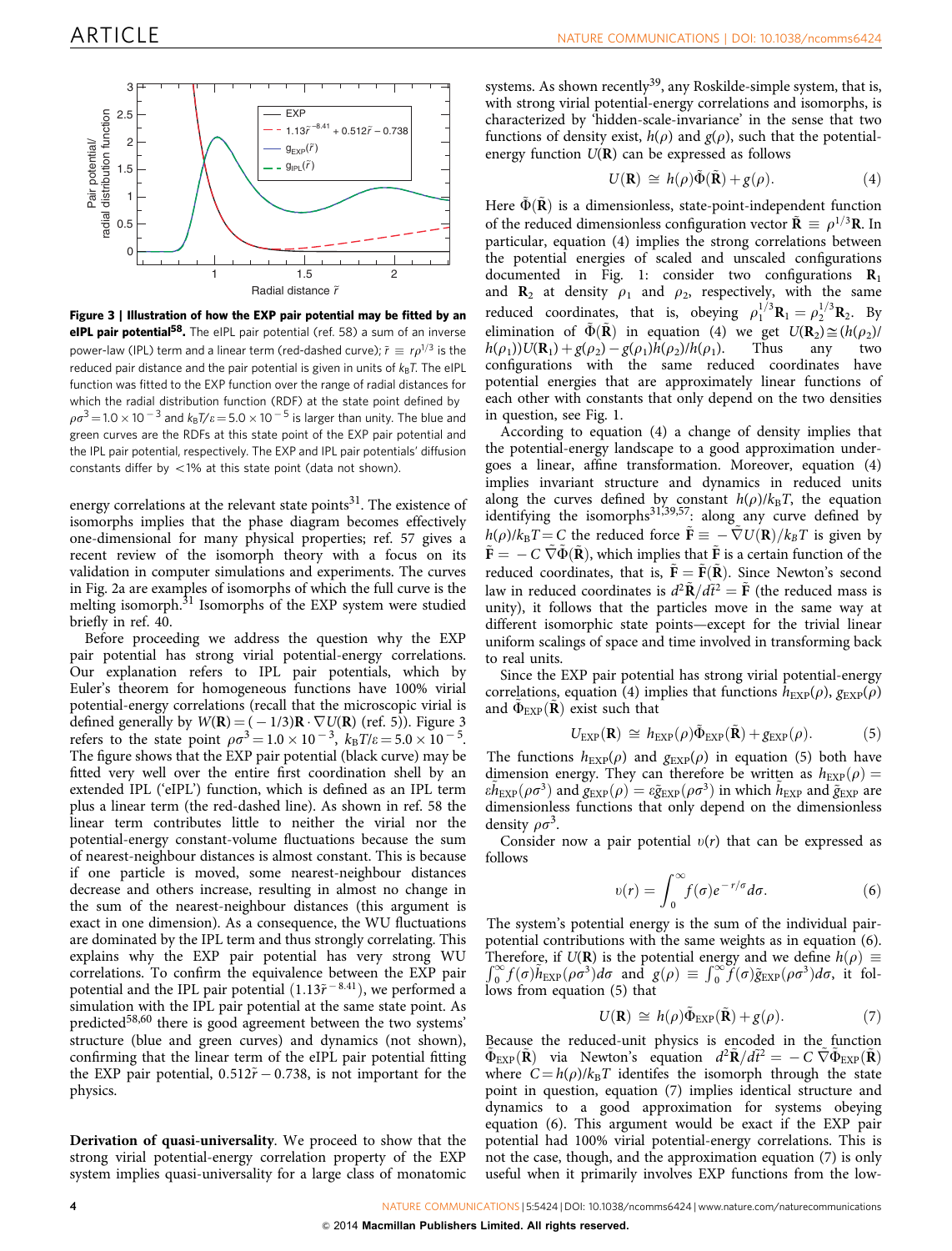temperature part of the phase diagram where strong virial potential-energy correlations and thus equation (4) apply.

We have shown that a pair potential  $v(r)$  is quasi-universal if it can be written as a sum of low-temperature EXP pair potentials. To translate this into an operational criterion, note the following. If the integral in equation (6) is discretized into a finite sum and expressed in terms of the reduced pair potential  $\tilde{v} \equiv v/k_BT$ regarded as a function of the reduced pair distance  $(\tilde{r} \equiv \rho^{1/3}r)$ , the condition for quasi-universality is that

$$
\tilde{v}(\tilde{r}) \cong \sum_{j} \Lambda_{j} e^{-u_{j}\tilde{r}}, |\Lambda_{j}| \gg 1.
$$
 (8)

It is understood that the 'wavevectors'  $u_i$  are not so closely spaced that large positive and negative neighbouring terms may almost cancel one another. Several points should be noted: (1) Equation (8) is state-point dependent because the function  $\tilde{v}(\tilde{r})$  varies with state point; (2) a continuous integral of EXP functions does not automatically obey equation (8)—it is necessary that the integral can be approximated by a finite sum of EXP terms, each with a numerically large prefactor; (3) a sum or product of two pair potentials obeying equation (8) with all  $\Lambda_i$  > 0 gives a function that also obeys this equation.

Important examples. Consider first the IPL pair potential  $v_n(r) \equiv \varepsilon(r/\sigma)^{-n}$ . In terms of the reduced radius  $\tilde{r}$ , the reduced IPL pair potential is given by  $\tilde{v}_n(\tilde{r}) \equiv v_n(r)/k_B T = \Gamma_n \tilde{r}^{-n}$ in which  $\Gamma_n \equiv (\rho \sigma^3)^{n/3} \varepsilon / k_B T$ . The mathematical identity<br>  $\int_0^\infty x^{n-1} \exp(-x) dx = (n-1)!$  implies that  $\tilde{v}_n(\tilde{r}) = [\Gamma_n/n]$  $(n-1)! \int_0^\infty u^{n-1} \exp(-u\tilde{r}) du$ . Discretizing the integral leads to  $\tilde{v}_n(\tilde{r}) \cong [\Gamma_n/(n-1) : ]\Delta u \sum_{j=0}^{\infty} ((j+1/2)\Delta u)^{n-1}$  $\exp(-(j+1/2)\Delta u\tilde{r})$ . Writing  $((j+1/2)\Delta u)^{n-1} = \exp[(n-1)$  $ln((j + 1/2)\Delta u)$ , by differentiation with respect to j it is easy to see that the dominant contributions to the sum come from the terms with  $(n-1)/(j+1/2) \simeq \Delta u \tilde{r}$ . Thus for typical nearestneighbour distances  $(\tilde{r} \simeq 1)$  the terms with  $(j + 1/2)\Delta u \simeq n - 1$ are the most important ones. For these values of  $j$  the prefactor of the exponential in the above sum is roughly  $\Gamma_n\Delta u(n - 1)^{n - 1}/n$  $(n-1)!$ . The largest realistic discretization step  $\Delta u$  is in order of unity, so we conclude that for values of  $n$  larger than three or four equation (8) is obeyed unless  $\Gamma_n$  is very small, a condition that applies for the state points that have typically been studied $9,20-23$ . The case of a Coulomb repulsive system  $(n = 1)$  is discussed in the next section.

As a consequence of the above, at most state points the potential energy of the IPL system,  $U_n(\mathbf{R})$ , can be written as

$$
U_n(\mathbf{R}) \cong h_n(\rho)\tilde{\Phi}_{\text{EXP}}(\tilde{\mathbf{R}}) + g_n(\rho).
$$
 (9)

Since  $U_n(\mathbf{R})\propto\rho^{n/3}$  for the density variation induced by a uniform scaling of a configuration R, that is, keeping  $\tilde{R}$ constant, one has  $h_n(\rho) \propto \rho^{n/3}$  and  $g_n(\rho) \propto \rho^{n/3}$ . This means that two numbers  $\alpha_n$  and  $\beta_n$  exist such that  $U_n(\mathbf{R}) \cong \varepsilon [\alpha_n(\rho\sigma^3)^{n/3} \tilde{\Phi}_{\rm EXP}(\tilde{\mathbf{R}}) + \beta_n(\rho\sigma^3)^{n/3}]$ . For a general pair potential of the form  $v(r) = \varepsilon \sum_{n} v_n(r/\sigma)^{-n}$ , by a linear combination of equation (9) we arrive at equation (7) in which  $h(\rho) =$  $\sum_{n} p_n \alpha_n (\rho \sigma^3)^{n/3}$  and  $g(\rho) = \varepsilon \sum_{n} p_n \beta_n (\rho \sigma^3)^{n/3}$ .

A well-known case is the LJ pair potential  $v_{LJ}(r) =$  $4\varepsilon[(r/\sigma)^{-12} - (r/\sigma)^{-6}]$ . Consider the LJ liquid state point given by  $\rho \sigma^3 = 1$ ,  $k_B T = 2\varepsilon$ . In terms of the above-defined reduced IPL functions, it is easy to see that this is of the form equation (8), implying quasi-universality of the LJ liquid at this state point.

An application of the EXP theory of quasi-universality is the intriguing 'additivity of melting temperatures'[61](#page-6-0) according to which if two systems have melting temperatures that as functions of density are denoted by  $T_{m,1}(\rho)$  and  $T_{m,2}(\rho)$ , the melting temperature of the system with the sum potential energy is

 $T_{m,1}(\rho) + T_{m,2}(\rho)$ . This property follows from quasi-universality because the dynamics of all three systems are controlled by the same function  $\Phi_{EXP}(\tilde{\mathbf{R}})$ . For the EXP system melting initiates when this function's average upon heating reaches a certain value, and the same must apply for all quasi-universal systems. In particular, since for an IPL system one has  $T_m(\rho) \propto \rho^{n/3}$  [\(ref. 62](#page-6-0)), the melting temperature of the LJ system varies with density according to the expression  $T_m(\rho) = A\rho^4 - B\rho^2$  [\(refs 61,63](#page-6-0)).

## **Discussion**

Denominating the systems that obey equation (8) collectively as the EXP quasi-universality class, we have shown that all systems in this class are quasi-universal in the sense of this paper: if a single reduced-unit structural or dynamic quantity is known, all other reduced-unit structural or dynamic quantities are known to a good approximation. This is because these are all encoded in the function  $\tilde{\Phi}_{EXP}(\tilde{\mathbf{R}})$ , and any reduced-unit quantity characterizing structure or dynamics identifies the constant  $C = h(\rho)/k_BT$ of the reduced-unit version of Newton's second law  $d^2\tilde{\mathbf{R}}/d\tilde{t}^2 = -C\tilde{\nabla}\tilde{\Phi}_{\text{EXP}}(\tilde{\mathbf{R}}).$ 

The obvious question is whether all quasi-universal systems are in the EXP quasi-universality class. We cannot prove this, but conjecture it is the case based on the available evidence in the literature for the following systems:

The Jagla pair potential is a HS potential plus a finite-width potential well defined by two terms that are linear in  $r$  ([ref. 37](#page-5-0)). This pair potential is not in the EXP quasi-universality class—it cannot be approximated as a sum of exponentials because its Laplace transform only has a pole at zero. Indeed, the Jagla pair potential reproduces water's anomalous density maximum and has a liquid–liquid critical point<sup>19</sup>, properties which are both inconsistent with quasi-universality.

The Gaussian core model (GCM) is a Gaussian centred at  $r = 0$ . For this system there is a re-entrant body-centered cubic phase above the triple point<sup>[15](#page-5-0)</sup> and the transport coefficients have a non-monotonous density dependence at constant temperature[18.](#page-5-0) These observations both contradict quasiuniversality. Consistent with the above conjecture, a representation of the form  $\exp(-r^2/2\sigma^2) = \int_0^\infty \phi(u)e^{-ur}du$ does not exist because the Laplace transform of a Gaussian has no poles; thus the GCM system is not in the EXP quasiuniversality class. At low temperatures and low densities, the GCM pair potential can be approximated well by an exponential, however, and in this part of the phase diagram the GCM system is indeed quasi-universal<sup>11,15</sup>.

The LJ Gaussian (LJG) model is a pair potential that is arrived at by adding a negative, displaced Gaussian to the LJ pair potential<sup>[17](#page-5-0)</sup>. Like the GCM it cannot be written as a sum of exponentials. The LJG system has thermodynamic and dynamic anomalies<sup>[16](#page-5-0)</sup> and 'a surprising variety of crystals'<sup>17</sup>, both of which are observations that violate quasi-universality.

The OCP is the common name for the single-charge Coulomb system. The Coulomb potential is too long ranged for a thermodynamic limit to exist for the free energy per particle unless a uniform charge-compensating background is introduced<sup>5,49</sup>. Nevertheless, any finite OCP system is well-defined and amenable to computer simulation—in fact the OCP system was an important example in Rosenfeld's original paper on excess-entropy scaling<sup>6</sup>. The OCP system is the  $n = 1$  case of the above discussed IPL pair potential; it is quasi-universal in the dense fluid case, that is, whenever  $\Gamma_1 \gg 1$  (writing  $\tilde{v}_1 \equiv \Gamma_1/\tilde{r}$ ). Violations of quasi-universality are indeed known to gradually appear when  $\Gamma_1$  goes below 50 [\(ref. 64\)](#page-6-0).

The Yukawa pair potential is given by the expression  $v(r)$  = Find Tukawa pair potential is given by the expression  $v(r) = \varepsilon(\sigma/r) \exp(-r/\sigma)$ . Since  $v(r)/\varepsilon = \int_0^\infty \exp(-r(u+1)/\sigma) du$  it is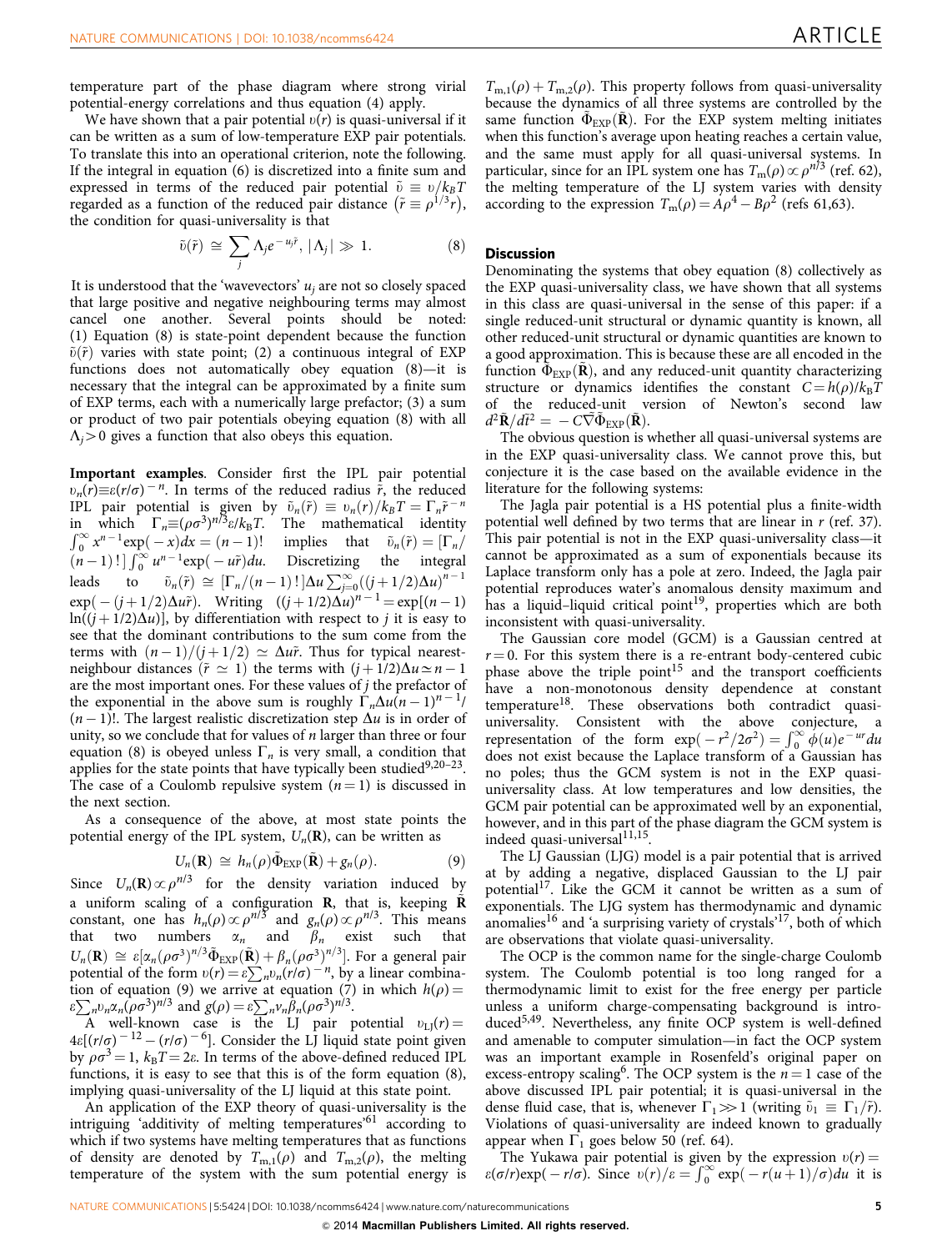<span id="page-5-0"></span>easy to see that this pair potential is in the EXP quasi-universality class whenever  $k_{\text{B}}T \ll \varepsilon$ . This is consistent with known properties<sup>[65](#page-6-0)</sup>.

This paper has argued that one may replace the HS by the EXP system as the generic simple pair-potential system from which quasi-universality is derived. We do not suggest that the HS system's role in liquid-state physics is entirely undeserved, however, because this model is still uniquely simple and mathematically beautiful. Nevertheless, by using the EXP pair potential as the fundamental building block, a number of advantages are obtained. First of all, smoothness is ensured. Second, if the conjecture that all quasi-universal functions are in the EXP quasi-universality class is confirmed, we now have a mathematically precise characterization of all quasi-universal pair potentials (equation (8)). Third, the present explanation of quasiuniversality gives a natural explanation of dynamic quasiuniversality. Finally, the role of the HS pair potential in liquidstate physics is clarified: quasi-universality is not caused by a given system's similarity to the HS system—rather, quasiuniversality *implies* similarity between the properties of many systems and those of the HS system simply because the latter is in the EXP quasi-universality class by being the  $n \rightarrow \infty$  limit of an IPL system. Note that while this paper focused on quasiuniversality for liquid models, the crystalline phases of these models are likewise quasi-universal, for instance by having quasiuniversal radial distribution functions, phonon spectra and vacancy jump dynamics<sup>[66](#page-6-0)</sup>.

In continuing work it will be interesting to investigate the consequences of the EXP approach for the fact that quasiuniversality appears to apply beyond the framework of thermal equilibrium, for example, for the jamming transition in which the HS model is presently used as the generic model $67$ . It is an open question whether replacing the HS model by the EXP model in thermodynamic perturbation theory would have advantages<sup>5</sup>. Another open question is to which extent mixtures are quasi-universal<sup>[68](#page-6-0)</sup>. Finally, recent results from the works of Truskett and co-workers $^{11}$  show that classical Rosenfeld excess-entropy scaling may be modified into more general excess-entropy scalings, and it would be interesting to investigate whether the present approach can somehow be extended to account for this.

#### Method

**Simulation system.** A system of  $N = 1,000$  particles interacting via the EXP pair potential was simulated using standard Nose–Hoover NVT simulations with a time step of 0.0025 and thermostat relaxation time of 0.2 (LJ units). A shiftedforces cut-off at  $r = 2\rho^{-1/3}$  was used for densities below  $1.0 \times 10^{-3}$ , at larger densities the cut-off was  $4\rho$   $^{-1/3}$ . At each state point the simulations involved 10,000,000 time steps after equilibration. For temperatures below  $2.0 \times 10^{-3}$ , the simulations were initiated from a state of 2,000 particles placed in a body-centred cubic crystal structure. The melting isomorph was determined by the interface pinning method<sup>[69](#page-6-0)</sup>—the NPT simulations involved here were made using LAMMPS[70](#page-6-0) [\(http://lammps.sandia.gov](http://lammps.sandia.gov)) with shifted-potential cut-offs ranging from 2.5  $\rho$   $^{-1/3}$  to 4.0  $\rho$   $^{-1/3}$  for a system of 2,560 particles; the time step was 0.005 and the relaxation time was 0.4 for the thermostat and 0.8 for the barostat.

#### References

- 1. Bernal, J. D. A geometrical approach to the structure of liquids. Nature 183, 141–147 (1959).
- 2. Alder, B. J. & Wainwright, T. E. Phase transition for a hard sphere system. J. Chem. Phys. 27, 1208–1209 (1957).
- 3. Weeks, J. D., Chandler, D. & Andersen, H. C. Role of repulsive forces in determining the equilibrium structure of simple liquids. J. Chem. Phys. 54, 5237–5247 (1971).
- 4. Barker, J. A. & Henderson, D. What is "liquid"? Understanding the states of matter. Rev. Mod. Phys. 48, 587–671 (1976).
- 5. Hansen, J.-P. & McDonald, I. R. Theory of Simple Liquids: With Applications to Soft Matter, 4th edn (Academic, 2013).
- 6. Rosenfeld, Y. Relation between the transport coefficients and the internal entropy of simple systems. Phys. Rev. A 15, 2545–2549 (1977).
- 7. Krekelberg, W. P., Mittal, J., Ganesan, V. & Truskett, T. M. How short-range attractions impact the structural order, self-diffusivity, and viscosity of a fluid. J. Chem. Phys. 127, 044502 (2007).
- 8. Chakraborty, S. N. & Chakravarty, C. Entropy, local order, and the freezing transition in Morse liquids. Phys. Rev. E 76, 011201 (2007).
- 9. Branka, A. C. & Heyes, D. M. Pair correlation function of soft-sphere fluids. J. Chem. Phys. 134, 064115 (2011).
- 10. de J. Guevara-Rodríguez, F. & Medina-Noyola, M. Dynamic equivalence between soft- and hard-core Brownian fluids. Phys. Rev. E 68, 011405  $(2003)$
- 11. Pond, M. J., Errington, J. R. & Truskett, T. M. Generalizing Rosenfeld's excess-entropy scaling to predict long-time diffusivity in dense fluids of brownian particles: from hard to ultrasoft interactions. J. Chem. Phys. 134, 081101 (2011).
- 12. Schmiedeberg, M., Haxton, T. K., Nagel, S. R. & Liu, A. J. Mapping the glassy dynamics of soft spheres onto hard-sphere behavior. Europhys. Lett. 96, 36010 (2011).
- 13. Lopez-Flores, L. et al. Dynamic equivalence between atomic and colloidal liquids. Europhys. Lett. 99, 46001 (2012).
- 14. Lopez-Flores, L., Ruiz-Estrada, H., Chavez-Paez, M. & Medina-Noyola, M. Dynamic equivalences in the hard-sphere dynamic universality class. Phys. Rev. E 88, 042301 (2013).
- 15. Prestipino, S., Saija, F. & Giaquinta, P. V. Phase diagram of softly repulsive systems: the Gaussian and inverse-power-law potentials. J. Chem. Phys. 123, 144110 (2005).
- 16. Barros de Oliveira, A., Netz, P. A., Colla, T. & Barbosa, M. C. Thermodynamic and dynamic anomalies for a three-dimensional isotropic core-softened potential. J. Chem. Phys. 124, 084505 (2006).
- 17. Engel, M. & Trebin, H.-R. Self-assembly of monatomic complex crystals and quasicrystals with a double-well interaction potential. Phys. Rev. Lett. 98, 225505 (2007).
- 18. Krekelberg, W. P. et al. Generalized Rosenfeld scalings for tracer diffusivities in not-so-simple fluids: mixtures and soft particles. Phys. Rev. E 80, 061205 (2009).
- 19. Gallo, P. & Sciortino, F. Ising universality class for the liquid-liquid critical point of a one component fluid: A finite-size scaling test. Phys. Rev. Lett. 109, 177801 (2012).
- 20. Heyes, D. M. & Branka, A. C. The influence of potential softness on the transport coefficients of simple fluids. J. Chem. Phys. 122, 234504 (2005).
- 21. Scopigno, T. et al. Hard-sphere-like dynamics in a non-hard-sphere liquid. Phys. Rev. Lett. 94, 155301 (2005).
- 22. Branka, A. C. & Heyes, D. M. Thermodynamic properties of inverse power fluids. Phys. Rev. E 74, 031202 (2006).
- 23. Heyes, D. M. & Branka, A. C. Self-diffusion coefficients and shear viscosity of inverse power fluids: from hard- to soft-spheres. Phys. Chem. Chem. Phys. 10, 4036–4044 (2008).
- 24. Young, T. & Andersen, H. C. A scaling principle for the dynamics of density fluctuations in atomic liquids. J. Chem. Phys. 118, 3447–3450 (2003).
- 25. Truskett, T. M., Torquato, S. & Debenedetti, P. G. Towards a quantification of disorder in materials: distinguishing equilibrium and glassy sphere packings. Phys. Rev. E 62, 993–1001 (2000).
- 26. Ubbelohde, A. R. Melting and Crystal Structure (Clarendon, 1965).
- 27. Khrapak, S. A., Chaudhuri, M. & Morfill, G. E. Communication: universality of the melting curves for a wide range of interaction potentials. J. Chem. Phys. 134, 241101 (2011).
- 28. Andrade, E. N. C. A theory of the viscosity of liquids—Part I. Phil. Mag. 17, 497–511 (1934).
- 29. Hansen, J.-P. & Verlet, L. Phase transitions of the Lennard-Jones system. Phys. Rev. 184, 151–161 (1969).
- 30. Baus, M. The modern theory of crystallization and the Hansen-Verlet rule. Mol. Phys. 50, 543–565 (1983).
- 31. Gnan, N., Schrøder, T. B., Pedersen, U. R., Bailey, N. P. & Dyre, J. C. Pressureenergy correlations in liquids. IV. ''isomorphs'' in liquid phase diagrams. J. Chem. Phys. 131, 234504 (2009).
- 32. Pond, M. J., Errington, J. R. & Truskett, T. M. Mapping between long-time molecular and Brownian dynamics. Soft Matter 7, 9859–9862 (2011).
- 33. Young, T. & Andersen, H. C. Tests of an approximate scaling principle for dynamics of classical fluids. J. Phys. Chem. B 109, 2985–2994 (2005).
- 34. Rosenfeld, Y. A quasi-universal scaling law for atomic transport in simple fluids. J. Phys. Condens. Matter 11, 5415–5427 (1999).
- 35. Stillinger, F. H. Phase transitions in the Gaussian core system. J. Chem. Phys. 65, 3968–3974 (1976).
- 36. Zachary, C. E., Stillinger, F. H. & Torquato, S. Gaussian core model phase diagram and pair correlations in high euclidean dimensions. J. Chem. Phys. 128, 224505 (2008).
- 37. Yan, Z., Buldyrev, S. V., Giovambattista, N., Debenedetti, P. G. & Stanley, H. E. Family of tunable spherically symmetric potentials that span the range from hard spheres to waterlike behavior. Phys. Rev. E 73, 051204 (2006).